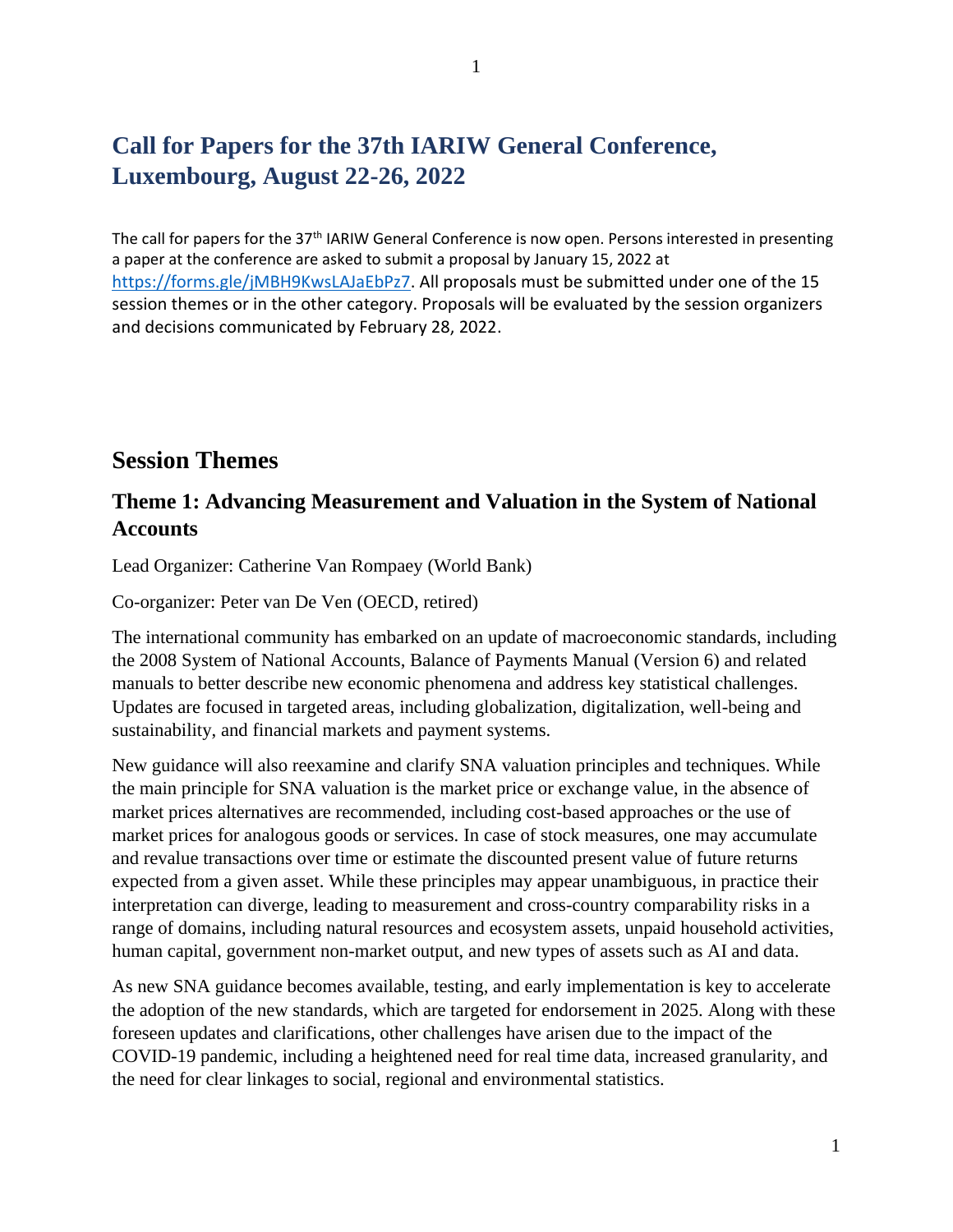This session will invite papers pertaining to the update of the SNA guidance, including the evolving standards themselves or work to enhance methods and accelerate implementation. Contributions could relate to e.g. digitalization (for example, the recording of data, artificial intelligence, or free services), well-being and sustainability (unpaid household production of services, health, human capital, and the environment within a broadened SNA framework) and globalization (accounting for MNEs and global production arrangements). Exchange of best practices on valuation techniques and examination of the pros and cons of specific measurement options are also welcome, as are papers that modernize methods and explore novel data sources to meet new demands for timely and granular SNA estimates.

#### **Theme 2: Accounting for Environmental Sustainability**

Lead organizer: Peter van de Ven (OECD, retired)

Co-organizer: Gerard Eding (Statistics Netherlands)

Recently, significant advances have been made in the area of environmental-economic accounting. A major landmark is the recent endorsement of international statistical standards for the measurement of ecosystem services and related ecosystem assets in physical and monetary units: the System of Environmental-Economic Accounting: Ecosystem Accounting (SEEA EA). Although the valuation part has not yet been fully agreed upon, these new standards may guide the way forward in accounting for environmental sustainability. In this theme, papers are invited on especially the development of data sources and methodologies for the statistical measurement of natural capital, and the communication and engagement with policy and the public at large.

# **Theme 3: Measuring Comprehensive Consumption and Implications for Equivalence Scales, National Accounts, Poverty, and Inequality**

Lead Organizer: Thesia I. Garner (BLS)

Co-organizers: Diane Coyle (Cambridge University) Thomas Crossley (European University Institute, Italy), Nancy Folbre (University of Massachussetts, Amherst), Dean Jolliffe (World Bank), Leonard Nakamura (Federal Reserve Board of Philadelphia), Sabrina Pabilonia (BLS), and Paul Schreyer (OECD)

There is a long history of using consumption as a measure of economic well-being. However, most measures of consumption are limited. This session explores new directions in the development and understanding of broader measures of consumption. We hope to provide a more complete picture of how households use all their resources (e.g., income, in-kind benefits, financial and non-financial wealth, time, social relationships, and culture) to meet the needs and wants of their members.

One key ingredient in consumption is the use of time. Data from time use surveys can be used to help us value home production for consumption. Such data also can help us understand how we consume; selfreports about how we feel during non-work time help us evaluate consumption.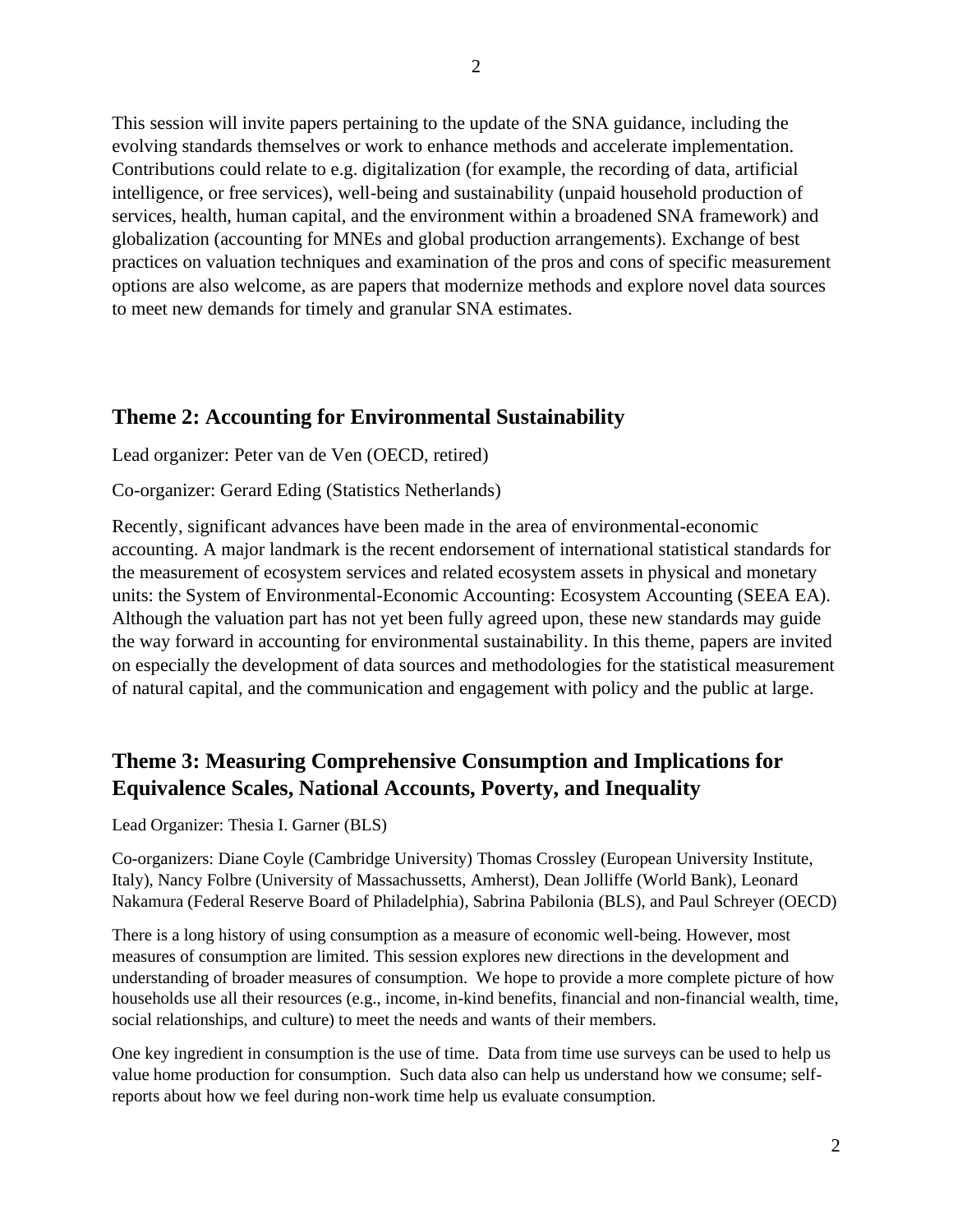Questions arise regarding implications for use. Are different measures of consumption preferable for national accounts? How are household equivalence scales affected by broader measures of consumption? How do social and cultural norms and institutions affect consumption? Would it be desirable to combine objective measures of consumption with subjective measures of well-being resulting in "quality adjusted consumption (QUAC)"?

The goal of this session is to share information on the development and use of comprehensive measures of consumption at the country and cross-national levels. Papers from both micro- and macro-perspectives will be included. The session will include papers that:

- 1. Examine new methods to produce broader measures of consumption, pushing outward to include consumption that is conceptually challenging to price (e.g., time/leisure, public goods and infrastructure);
- 2. Examine the comparability of consumption measures across and within countries;
- 3. Examine consumption from the perspective of the household, focusing on decision making and power dynamics, and how these influence consumption and time allocation, and the derivation and use of equivalence scales;
- 4. Examine valuations of consumption, home production, and consuming activities at home, including the impacts of geography and labor choices on consumption;
- 5. Address consumption as an expression of values that go beyond the individual, e.g., familial, social, patriotic, and religious, and other contributions to the larger community and the future;
- 6. Capture different aspects of the quality of consumption, including the value of information, knowledge, and experience affecting the utility of consumption;
- 7. Propose combining subjective measures of well-being with more objectively defined measures of consumption; and
- 8. Discuss the broadening of the economics of consumption and the empirical theory of consumption, including subjective valuation surveys and experiments.

#### **Theme 4: Understanding the Child Well-Being Impacts of the Pandemic**

Organizer: Surajit Deb (University of Delhi)

As the world continues to suffer due to the coronavirus, there have been some extensive analyses on the adverse impacts of the pandemic. The research has mainly focused on the loss of human lives-livelihood-GDP, the impact on poverty or exploring whether women suffer more due to the lockdowns. However, attempts to examine the likely impacts of COVID-19 on child well-being have remained unexpectedly inadequate. One may recall that the Sustainable Development Goals (SDG) with the objective of leaving no one behind placed children as the top agenda, along with other vulnerable/marginalized groups. The children's progress in SDG framework is monitored through over 44 indicators under five dimensions of child rights, where every child: i) survives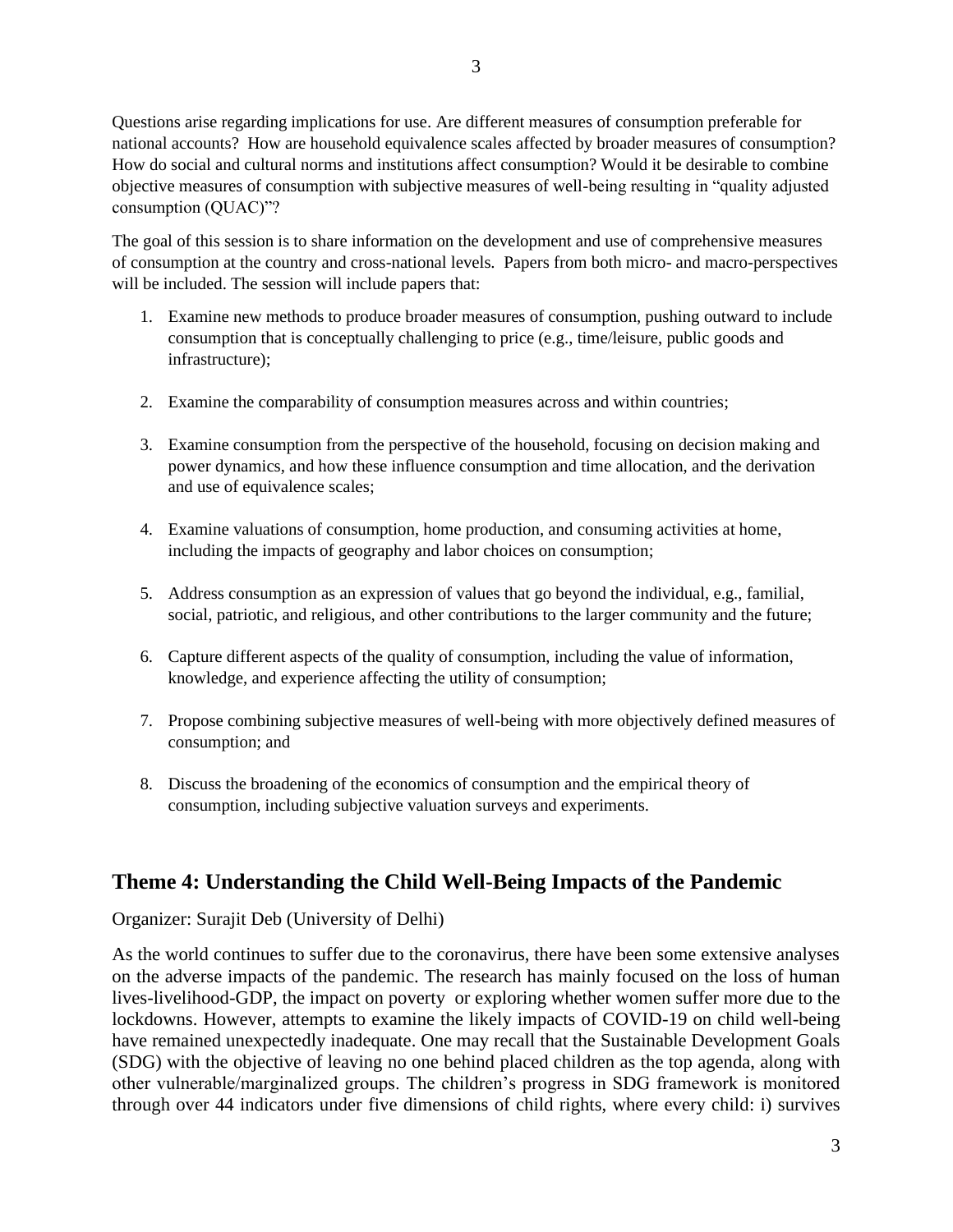and thrives, ii) learns, iii) protected from violence, exploitation and harmful practices, iv) lives in a safe and clean environment, and v) has a fair chance in life. It is also claimed that progress for children within the SDG was uneven even before the pandemic outbreak.

The pandemic may very well have affected child well-being or specific dimensions of the child growth and development, education or health. The analyses that focus on the COVID-19 impacts have argued that the effects remain currently hidden, but bear potentials to be devastating for marginalized children. Another extension that deliberates on the child well-being in rich countries has found evidence of mixed performances in their health, skills and happiness levels. The recent ILO-UNICEF (2020) and ILO (2020) reports have issued warnings that the coronavirus crisis may push millions of youngsters into child labor by 2022. It is also maintained that the pandemic induced closures may lift the school dropout rates in specific regions. It is therefore inferred that the young children around the world could be at the risk of being left behind, if governments do not support with social protections.

One realizes that there is a need to explore the pandemic experiences of children throughout the world in the context of country's educational, health services, social and economic contexts. This session invites papers on the impacts of the pandemic on children's nutrition, learning, and poverty and that explore specific social protection policies or on the measurement of child wellbeing. Papers may also consider whether the pandemic-led-development bears the risk of delaying the progress in achieving the SDG targets for some countries.

### **Theme 5: New Measures of Global Comparisons in Well-Being and Sustainability**

#### Lead Organizer: Jorrit Zwijnenburg (OECD)

Co-organizers: Ann Lisbet Brathaug (Statistics Norway) and Michail Moatsos (university of Utrecht)

Global comparisons of economic welfare span across a wide range of concepts and specifications. Gross Domestic Product as available from the System of National Accounts (SNA) is often used as a proxy, but it falls short of capturing relevant elements that determine households' well-being. In turn, the quest for alternatives has been flourishing, both in academia and in political institutions. At the same time, the topic of well-being and sustainability is also a priority area in the SNA Research Agenda. New SNA guidance aims to link the main indicators at an aggregate level and include cross-classifications for more detailed insights into specific household groups or topics.

The focus of this session is to highlight new measures of well-being and sustainability indicators both from an SNA and from a global indicators' perspective. Our session welcomes papers on new and emerging ways to measure and compare economic welfare, well-being and sustainability across countries. The studies may be of a stand-alone nature or may be contributing to the development of new satellite accounts on well-being and sustainability, or on the development of relevant new metrics and/or analyses in combination with traditional macroeconomic measures. Contributions that use longitudinal and cross-sectional data in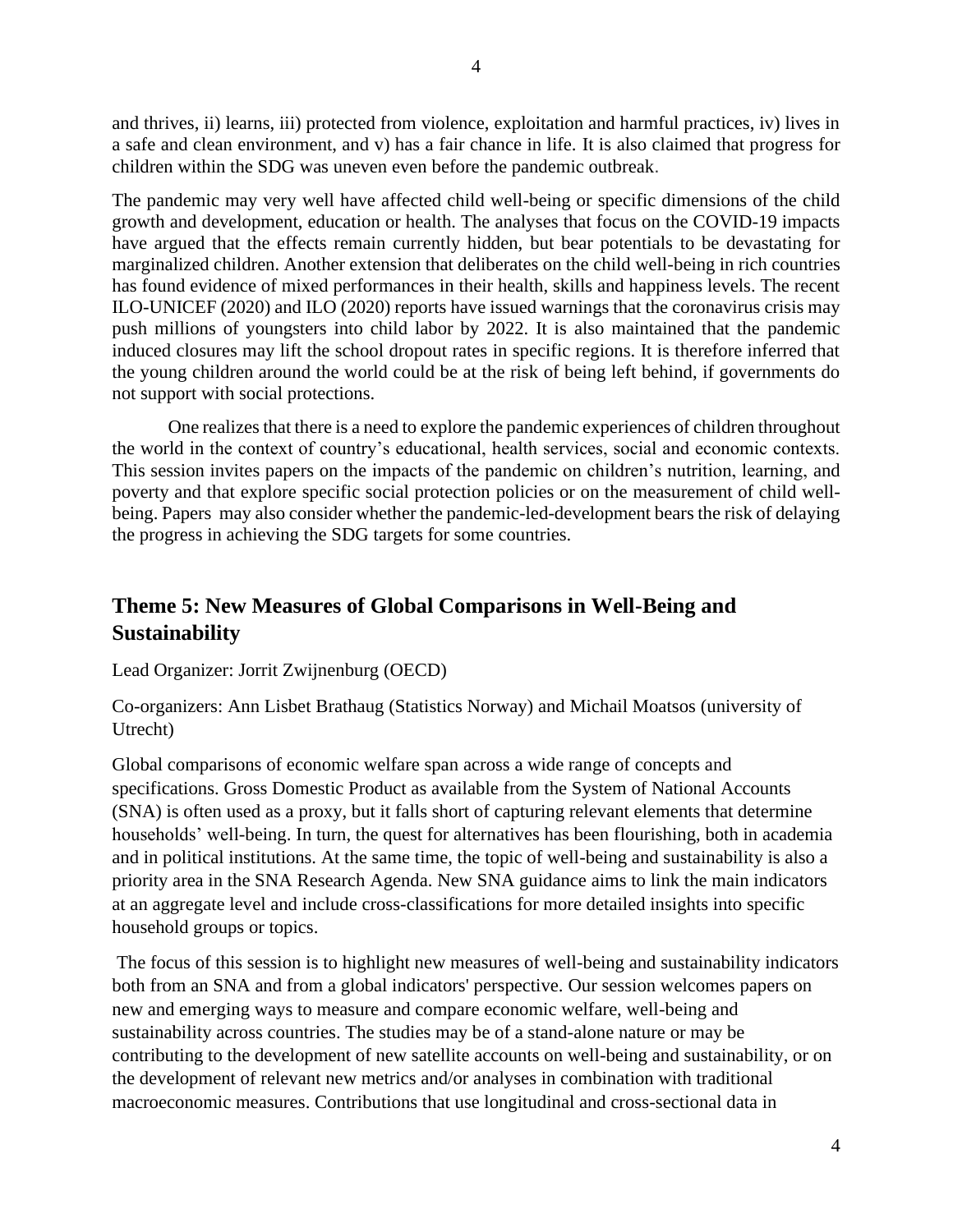combination, and studies that explore the underlying uncertainty of the concepts and the data (e.g. price volatility) involved are encouraged.

#### **Theme 6: Natural Capital and Productivity**

Lead Organizer: Bart van Ark (University of Manchester and The Productivity Institute)

C0-organizers: Rebecca Riley (ESCoE and Kings College London) and Matthew Agarwala (University of Cambridge)

The adoption of the UN System of Environmental-Economic Accounting in early 2021 is an important step forward towards improving our understanding of the impact of changes in nature, environment and climate on economic growth, productivity and well-being. Building on previous work (e.g. Brandt et al. 2014, 2017; OECD, 2016; Hamilton, 2018), this session showcases new research at the frontier of natural capital economics. We are especially looking for papers which connect natural capital and productivity, either in a conceptual manner or in an accounting or other empirical context. This could include papers demonstrating the effect of changes in natural capital on productivity, as well as papers that redefine productivity measurements to better reflect natural capital inputs and outputs (for example, asset degradation). We also encourage papers looking at natural capital in combination with other productive resources (either as a substitute or complement) and that consider the valuation of externalities associated with economic activity. And we invite papers on the impact of changes in usage of natural capital on productivity in the energy transition to net zero.

References:

Brandt, Nicola, Paul Schreyer and Vera Zipperer (2014), Productivity Measurement with Natural Capital and Bad Outputs, OECD Economics Department Working Papers, 2014.

Brandt, Nicola, Paul Schreyer and Vera Zipperer (2017), Productivity Measurement with Natural Capital, Review of Income and Wealth, Series 63, Supplement 1, February, pp. S7-S21.

Hamilton, Kirk (2018), Expanding Measures of Productivity to Include Natural Capital, in: The Changing Wealth of Nations 2018: Building a Sustainable Future, World Bank.

OECD (2016), Greening productivity measurement. Environmentally adjusted multifactor productivity growth, Policy Perspective, 2016.

#### **Theme 7: Public Sector: Activity, Productivity and Outcomes**

Lead Organizer: Robert Inklaar (University of Groningen)

Co-organizer: Mark de Haan (Statistics Netherlands)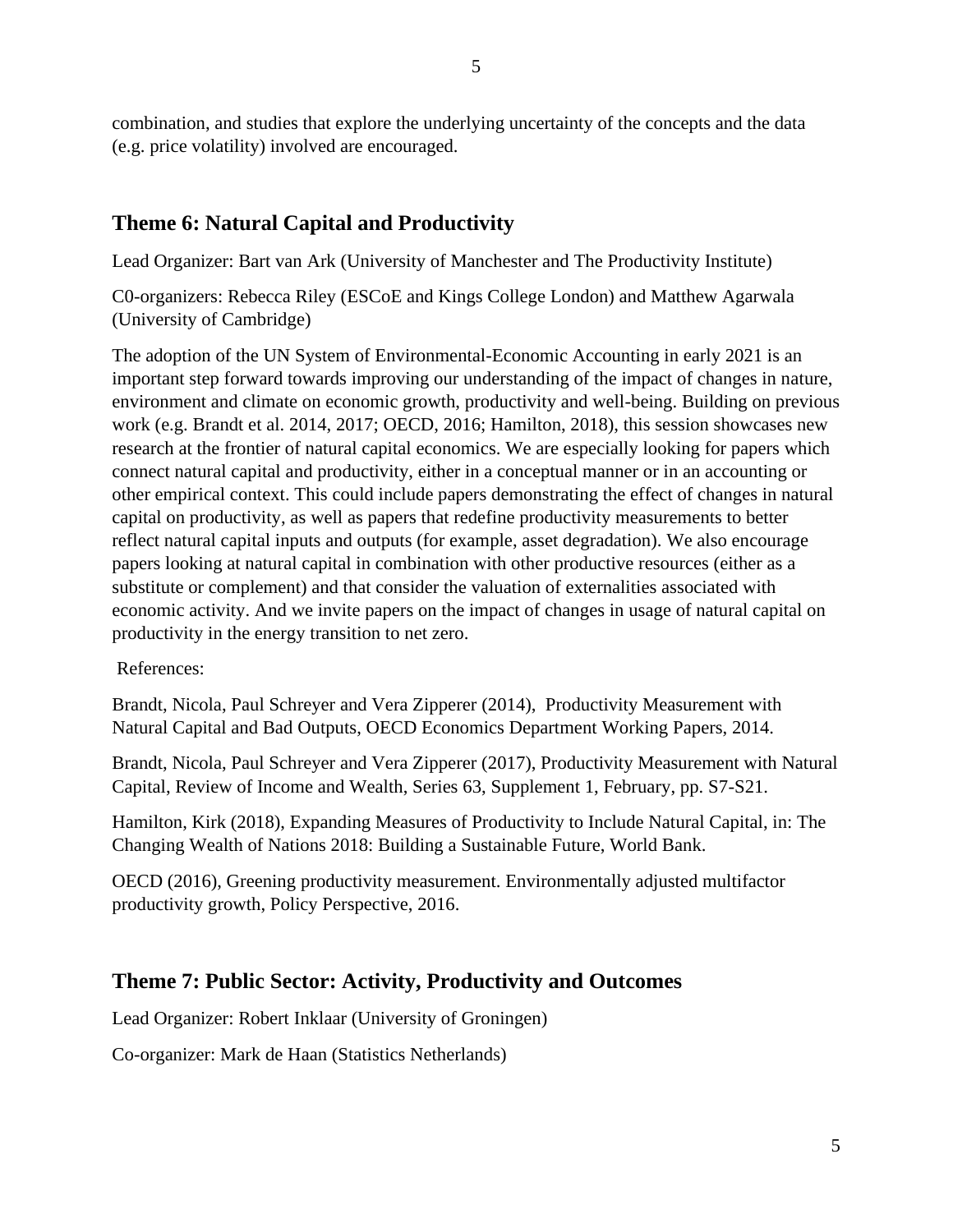The Covid pandemic and the climate crisis have, again, shed new light on the importance of the public sector (public administration, health, education, environmental protection) for understanding what they do and their impact on society. One of the main conclusions of the Atkinson (2005) review was to do more in the National Accounts to capture public sector activity and productivity, rather than relying on input-based output measures. Since then, there have been many new initiatives, conceptual frameworks and changes to official statistics. But these have also shed light on the continuing challenges in conceptualising and measuring public sector activities and the tension between measuring activities (surgeries, classroom hours, traffic tickets, waste collection) and societal outcomes (healthier, smarter and safer people in a sustainable environment). Furthermore, the Covid pandemic has put a spotlight on the unequal access to public services and their unequal impact, with, for example, more adverse health effects of Covid in more obese people and school closures having larger negative effects on children from lower-income households. These effects emphasise that linking public sector activity and outcomes cannot ignore inequality within the population. Furthermore we need to assure that public sector finance statistics are made ready to monitor shifting government output towards climate change mitigation and adaptation.

For this session, we are looking for papers that shed new theoretical or applied light on topics such as:

- Output and productivity measurement in (parts of) the public sector
- Linking public sector spending, activity and outcomes
- Adapting the functional government expenditure statistics (COFOG) to new measurement challenges (Covid, inequality, climate change)
- Inequality of access to public services and their impact on outcomes

### **Theme 8: Proposal on Big Data: Economic Value, Digital Transformation, Productivity and Policy**

Lead Organizer: Daniel Ker (UNCTAD)

#### Co-Organizers: Wendy Li (Moon Economics Institute) and David Nguyen (OECD)

As the world enters the era of widely deployed fibre networks, 5G, and the Internet of Things, data have become the key digital input to firms' productive activities. Firms using data to organize production enjoy higher productivity and market valuations. How can we capture the impacts of big data in firms' production and innovation in terms of the valuation of firms, firms' productivity, and in official statistics? What data do we need to accommodate new measurement approaches? And how can measurement be rolled-out across countries (including developing countries)? This proposal aims to address important economic and policy issues related to big data. Topics of interest include, but are not limited to:

1) measuring the value of big data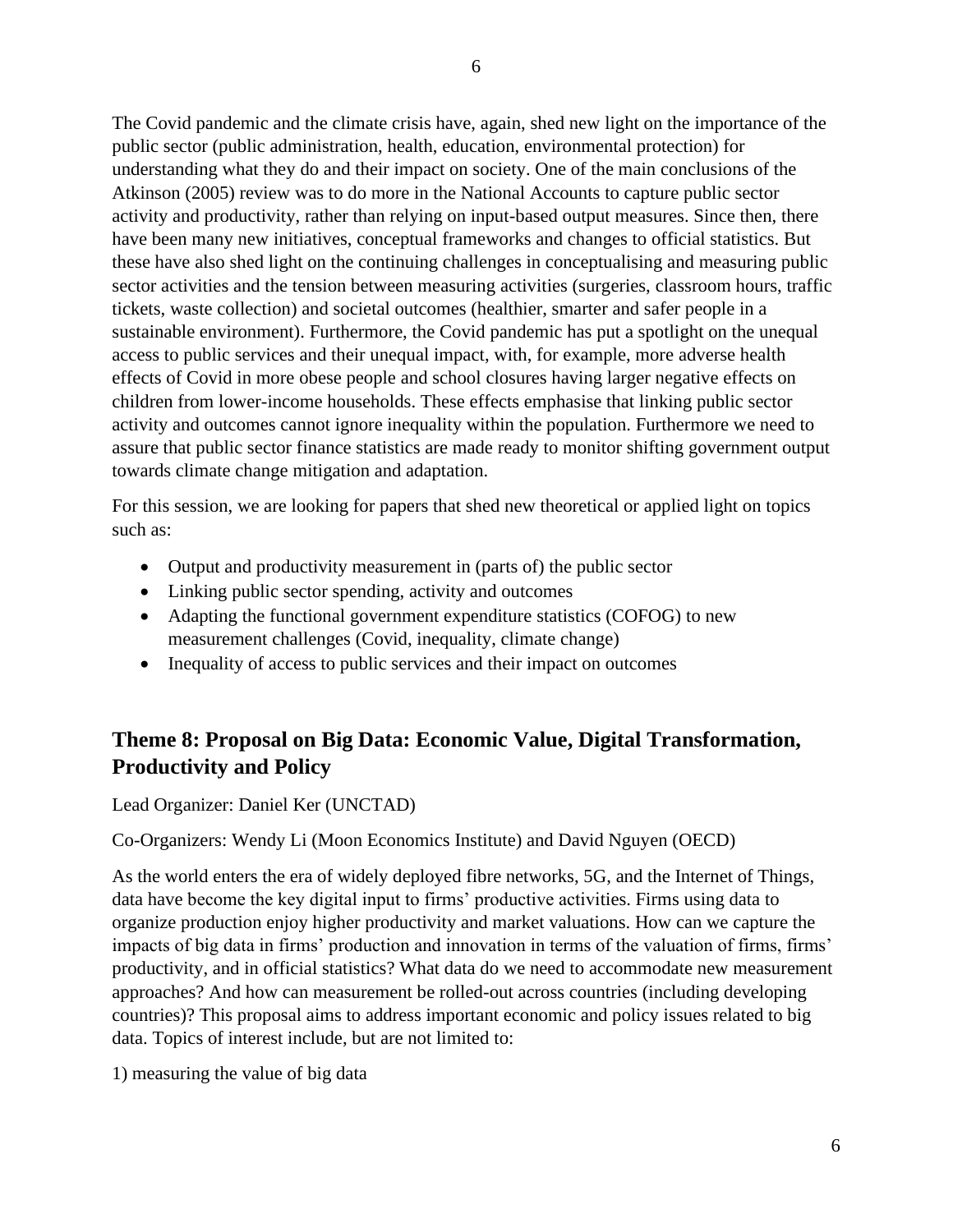2) investigating how digital transformation, innovation and productivity are affected by data sharing

3) exploring the distribution of the value of data amongst firms, between firms and consumers, and across countries (including developing countries)

4) analyzing data governance policies

### **Theme 9: Measuring the Self-employed, Contract Work, and Gig Workers**

Lead Organizer: Wendy Li (Moon Economics Institute).

Co-Organizer: Sabrina Pabilonia (U.S. Bureau of Labor Statistics)

Measuring the self-employed proves to be much harder than measuring the employment of wage and salary workers. The self-employed cover a range of work arrangements: entrepreneurs running their own "brick and mortar" businesses or factories; independent contractors or freelancers who obtain their own customers to provide a service, often using a long-term contract; and gig workers who perform short-term jobs, virtually coordinated by an online intermediary, often for many employers. These jobs may be done as a primary source of income or on the side as supplemental income. Countries have mainly relied on household surveys to measure the self-employed, but household respondents sometimes have difficulties correctly classifying these alternative work arrangements or recalling short spells of supplemental work. Administrative tax records can also provide estimates of the self-employed, but workers may have different incentives to report this type of work to tax authorities, and the threshold to report self-employment income varies across countries.

It is important to measure the self-employed to understand their contributions to productivity and growth and changes in the workforce. In developing countries, the self-employed make up a very large segment of the workforce. The self-employed constitute a much smaller segment of the workforce in developed countries; however, during the COVID-19 pandemic, we are observing a great resignation by workers alongside a surge in new business applications in some of these countries. Moreover, as the pandemic speeds up the digital transformation of the economy around the world, there is evidence of a growing class of non-employee workers taking part in the online platform economy.

We invite submissions on measuring the self-employed in both developed and developing countries using different methods and data sources, including household surveys, time-diary data, and administrative sources. Papers measuring the entire informal sector or one type of self-employment are welcome. In addition, we welcome papers that document recent changes in self-employment during the COVID-19 pandemic and/or their potential effects on productivity and growth.

# **Theme 10: New Developments in Poverty Measurement with a Focus on National Statistical Office Efforts**

Lead Organizer: Shatakshee Dhongde (Georgia Tech, United States)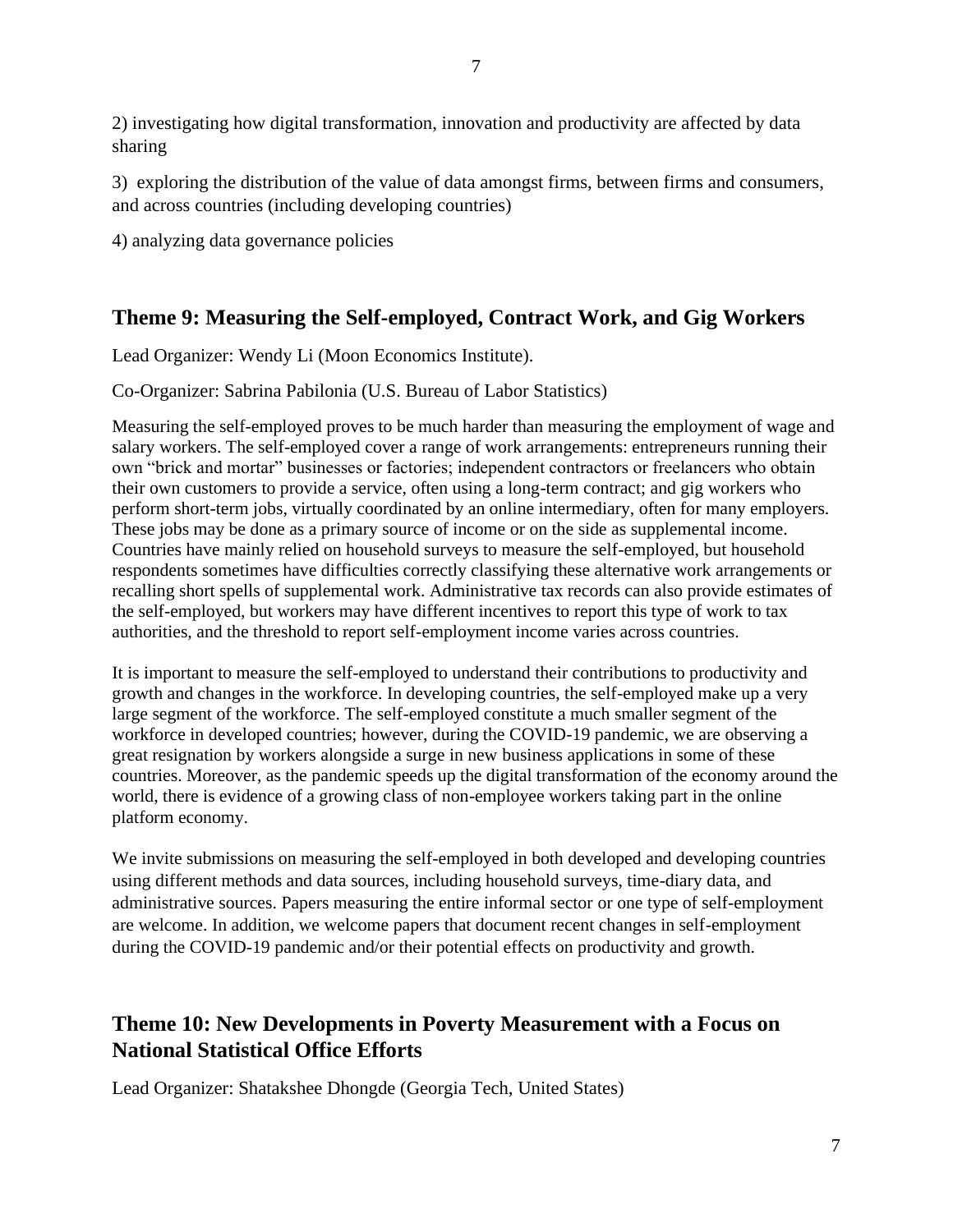Co-Organizer: Thesis Garner (BLS, United States)

The measurement of poverty has always been a contentious topic in economics. There are multiple conceptual notions of poverty, several methodological assumptions to measure any given notion and finally, numerous data adjustments which must be undertaken to estimate poverty in a particular region or country. In this session, we will invite papers which shed light on the latest developments in poverty measurement.

Poverty can be conceived as objective or subjective. The poverty thresholds can be defined as absolute, relative, or a combination of both. Poverty can be measured in terms of lack of income, lack of consumption, or a simultaneous lack of multiple dimensions. Papers can undertake a comparative analysis of how different countries' statistical offices define poverty. Have these definitions been revisited and updated? Papers doing a deep dive into how poverty is conceptualized in a particular country, particular in various contexts, are welcome. Statistical offices in many countries now publish official estimates of multidimensional poverty. How do these multidimensional poverty measures compare across countries? Do they use similar wellbeing indicators, weights, and thresholds? What are the latest developments in multidimensional poverty measures in countries?

Countries often undertake a revision of the methodology involved in measuring poverty. Poverty thresholds can change and so can the ways in which resources are measured for poverty purposes. Papers are expected to shed light on price indices used to make temporal and spatial adjustments, and/or household equivalence scales used to measure resources or consumption. For instance, in recent years Canada and the U.S. have conducted major studies to consider alternative measures of poverty. Papers may discuss recommendations from such studies and evaluate changes in poverty measurement are impacting (when changes have been implemented) or will impact welfare policies associated with alternative poverty measures in the future.

Papers focused on empirics of poverty estimation are also welcome. They may discuss problems such as measurement error, data attrition, lack of survey response, lack of data to track transitional and intergenerational transmission of poverty. Papers providing solutions in terms of new statistical techniques, better estimation methods, different survey methodologies are welcome. Empirical papers providing latest estimates of poverty during the COVID pandemic may also be submitted to this session

In addition to the above topics, papers on any other topics related to poverty measurement are encouraged.

### **Theme 11: Fighting Inequality and Poverty: Exploiting within and across Country Variations to Evaluate Distributive Impacts of Policy**

Lead Organizer: Petra Sauer **(**Luxembourg Institute of Socio-Economic Research (LISER) and Luxembourg Income Study (LIS))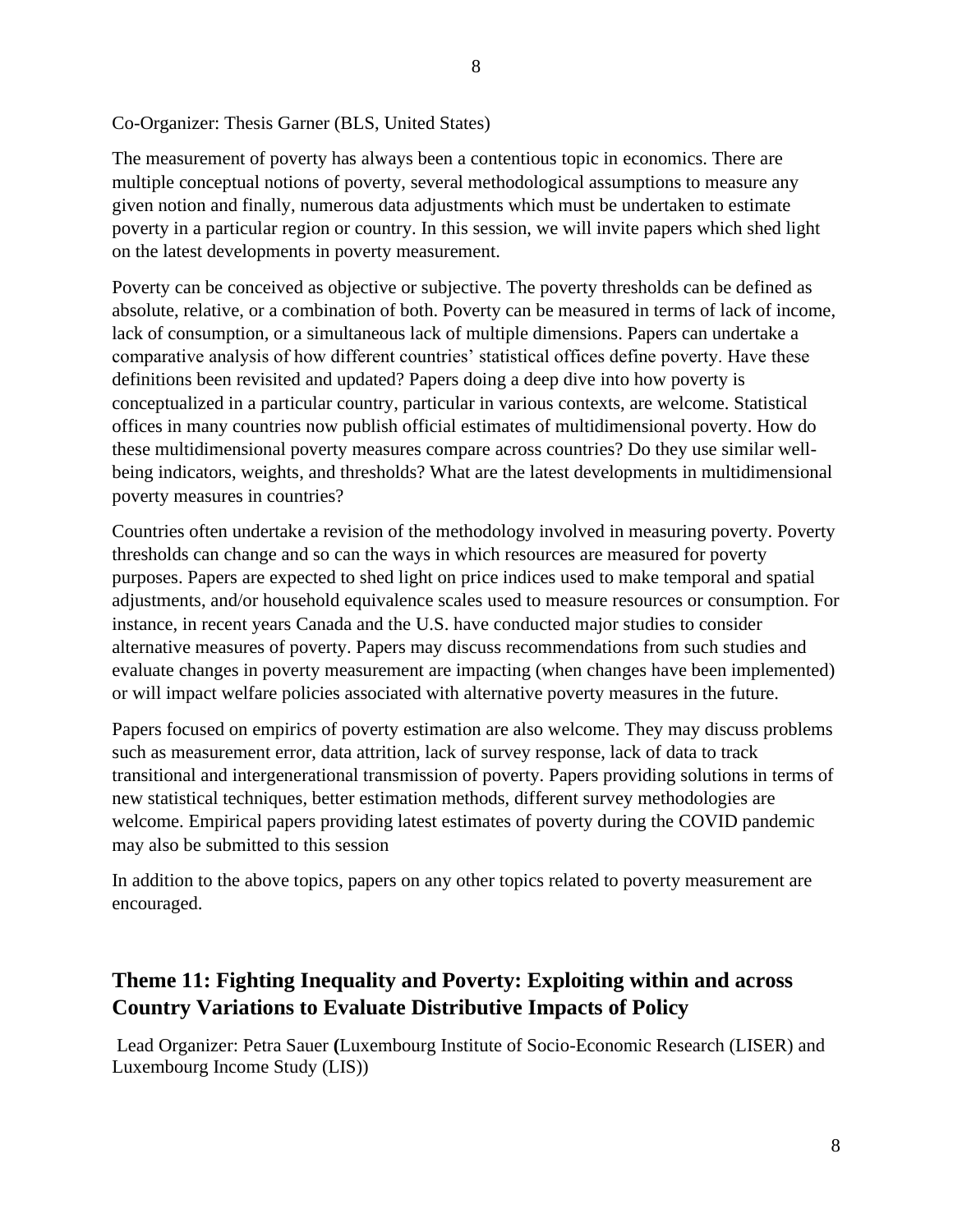Co-Organizer: Phillipe van Kerm **(**Luxembourg Institute of Socio-economic Research (LISER) and University of Luxembourg)

Countries pursue different policy goals with alternative policy instruments, and government turnover leads to changes in policy objectives and implementations over time within the same country. Can such variations in policy decisions across countries and over time be exploited to measure policy impacts on inequality and poverty? While a large literature describes variations in inequality and poverty, there is much less on variations in policy packages (incl. welfare policies, tax policies, labour market regulation, educational policies) and on their impact of inequality and poverty estimates.

In this United States, a wealth of research exploits variations across states and over time to assess the impact of policy decisions on a wide range of dimensions. Hoynes and Patel's (Journal of Human Resources, 2018) recent analysis of the Earned Income Tax Credit impact on inequality and poverty reduction is one of many examples. Such research design is largely unequalled elsewhere. There is however a need for analysis of policy impacts in different demographic, economic, and institutional environments. This session therefore invites papers undertaking rigorous causal distributive policy impact analysis by exploiting cross-country and over-time variations in policy and distributive outcomes, including papers developing new datasets of consistently comparable "measurements" of policy packages. We also welcome research which analyses the (causal) impact of policy changes onto several other social dimensions, such as education, labour market participation, employment, household formation, health or well-being.

#### **Theme 12: Dynamics of the Wealth Distribution around the World**

Lead Organizer: Michael Moatsos (Utrecht University and World Inequality Database)

Co-organizer: Simon Toussaint (Utrecht University and World Inequality Database)

Growing wealth inequality is a major and widely recognized socio-economic phenomenon. Following Piketty's publication of *Capital in the Twenty-First Century* on the long-run dynamics of the wealth distribution, a flourishing research field with clear policy implications has emerged. However, there are still important gaps in the literature both in terms of data and in methodology.

The focus of this session is to highlight recent developments on global and country level research in the topic of wealth distribution with a contemporary as well as a long-run perspective. We seek for papers which contribute on empirical, methodological, and theoretical aspects of wealth distribution research, such as:

- New evidence on countries or regions which have been notably absent in the literature on wealth distribution so far;
- Methods to efficiently aggregate information from heterogeneous data sources such as surveys, fiscal data, and rich lists to estimate top wealth shares;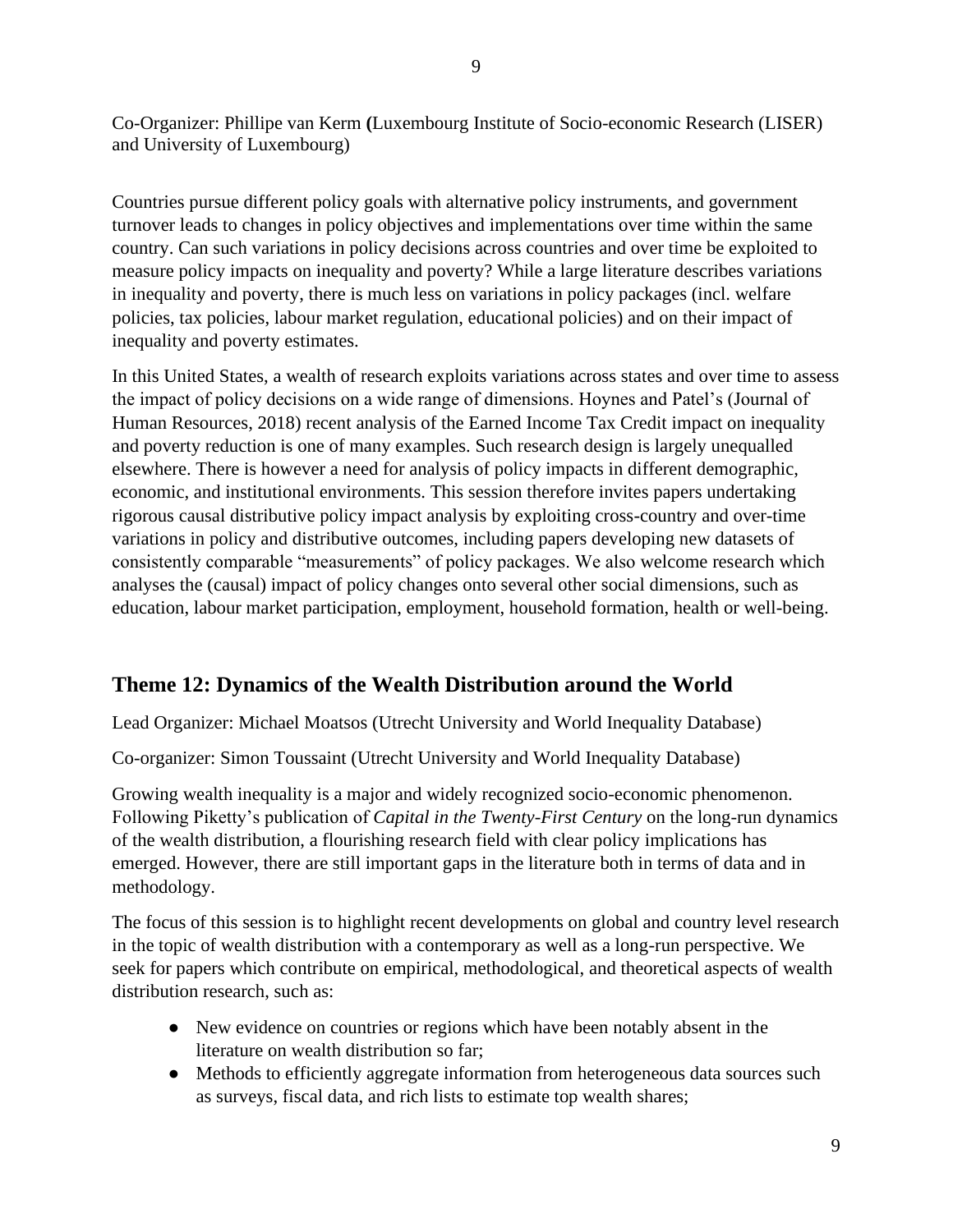• Theoretical studies on mechanisms that explain the recent increase in top wealth shares, such as the role played by changing asset prices, increasing returns to scale in wealth, or other sources of heterogeneity in returns.

# **Theme 13: Reducing Gaps between Micro and Macro Statistics on Household Income, Consumption and Wealth in Compiling Distributional National Accounts**

Lead Organizer: David Johnson (University of Michigan)

Co-organizer: Jorrit Zwijnenburg (OECD),

Recent years have seen increased interest in household distributional results in line with national accounts' totals and several initiatives to develop such estimates. This includes work by Piketty et al., as well as work by the international statistical community, amongst others the OECD-Eurostat Expert Group on Disparities in a National Accounts framework (EG DNA) (focusing on distributional results on income, consumption and savings) and the ECB Expert Group on Distributional Financial Accounts (EG DFA) (focusing on distributional results on wealth). All these initiatives combine household micro data with national accounts' totals. As a consequence, the results are highly dependent on the quality of both the macro and micro totals, as well as on the size of any gaps between the two and the number of items for which micro data is lacking. In case of large gaps between micro and macro results, assumptions will be needed to overcome these gaps, and dependent on the available information, this may increase the margins of error surrounding the outcomes.

In order to be able to publish high quality distributional results at granular levels of detail, more alignment is welcomed between micro and macro statistics on household income, consumption and wealth, both at the conceptual as at the methodological level. This may involve better aligning the concepts as used in micro and macro household statistics, but also analysing other reasons that may explain gaps between the relevant aggregates, for example timing differences, the issue of the 'missing rich' in household surveys, and possible mismeasurement in micro and/or macro statistics. Furthermore, it will involve coming up with clear guidance on how to allocate amounts for items that are usually not captured in micro data statistics as they may be specific to the system of national accounts (such as investment income disbursements, imputed rent, FISIM, and social transfers in kind). This session welcomes papers on work to close gaps between micro and macro statistics on household income, consumption and wealth, both at the conceptual and at the methodological level, tackling issues such as suggested above, that may benefit the compilation of household distributional results in line with national accounts' totals.

# **Theme 14: Globalization – Addressing Conceptual and Practical Measurement Issues in a Rapidly Changing World**